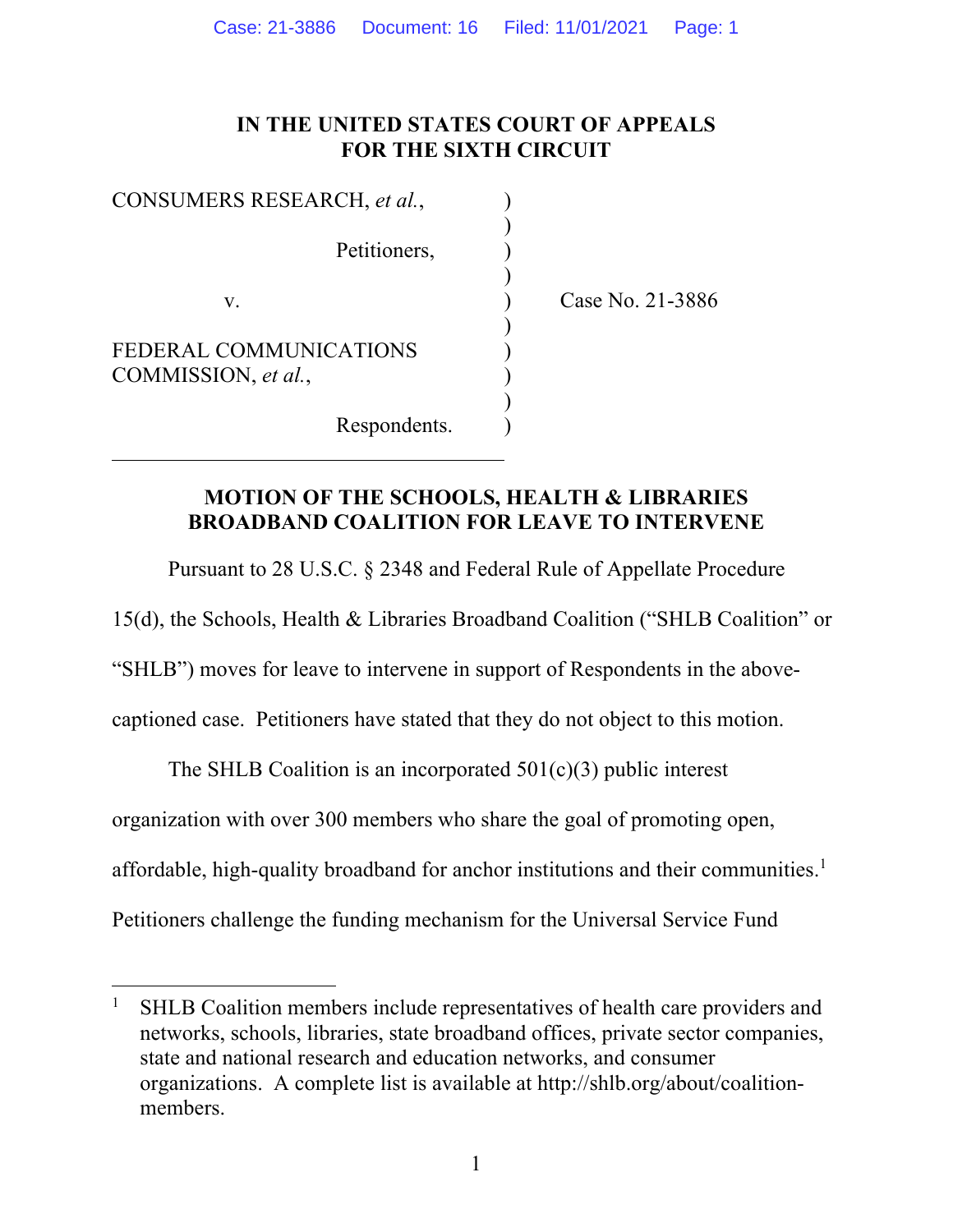("USF")—which funds longstanding, vitally important programs that support affordable telecommunications and internet access service for rural health care providers, schools, and libraries nationwide. Many of SHLB's members participate in and benefit from these USF programs. The Petition, if successful, would do great harm to the interests and goals of SHLB and its members.

#### **I. SHLB is entitled to intervene as a matter of right.**

A motion to intervene "must be filed within thirty days after [a] petition for review is filed and must contain a concise statement of the interest of the moving party and the grounds for intervention." Fed. R. App. P. 15(d). Intervention of right is appropriate when: (1) the motion to intervene is timely; (2) the proposed intervenor has a substantial legal interest in the subject matter of the case; (3) its ability to protect that interest may be impaired in the absence of intervention; and (4) the parties already before the court may not adequately represent its interest. *Grutter v. Bollinger*, 188 F.3d 394, 397–98 (6th Cir. 1999); *see also Sierra Club, Inc. v. EPA*, 358 F.3d 516, 518 (7th Cir. 2004) (explaining that because Rule 15(d) does not provide substantive criteria for intervention, Courts of Appeals look to the considerations governing intervention in district courts under Federal Rule of Civil Procedure 24). SHLB's motion satisfies each of these requirements.

*First*, this motion is timely. The docket reflects that Petitioners filed their Petition for Review in this Court on September 30, 2021, and this motion was filed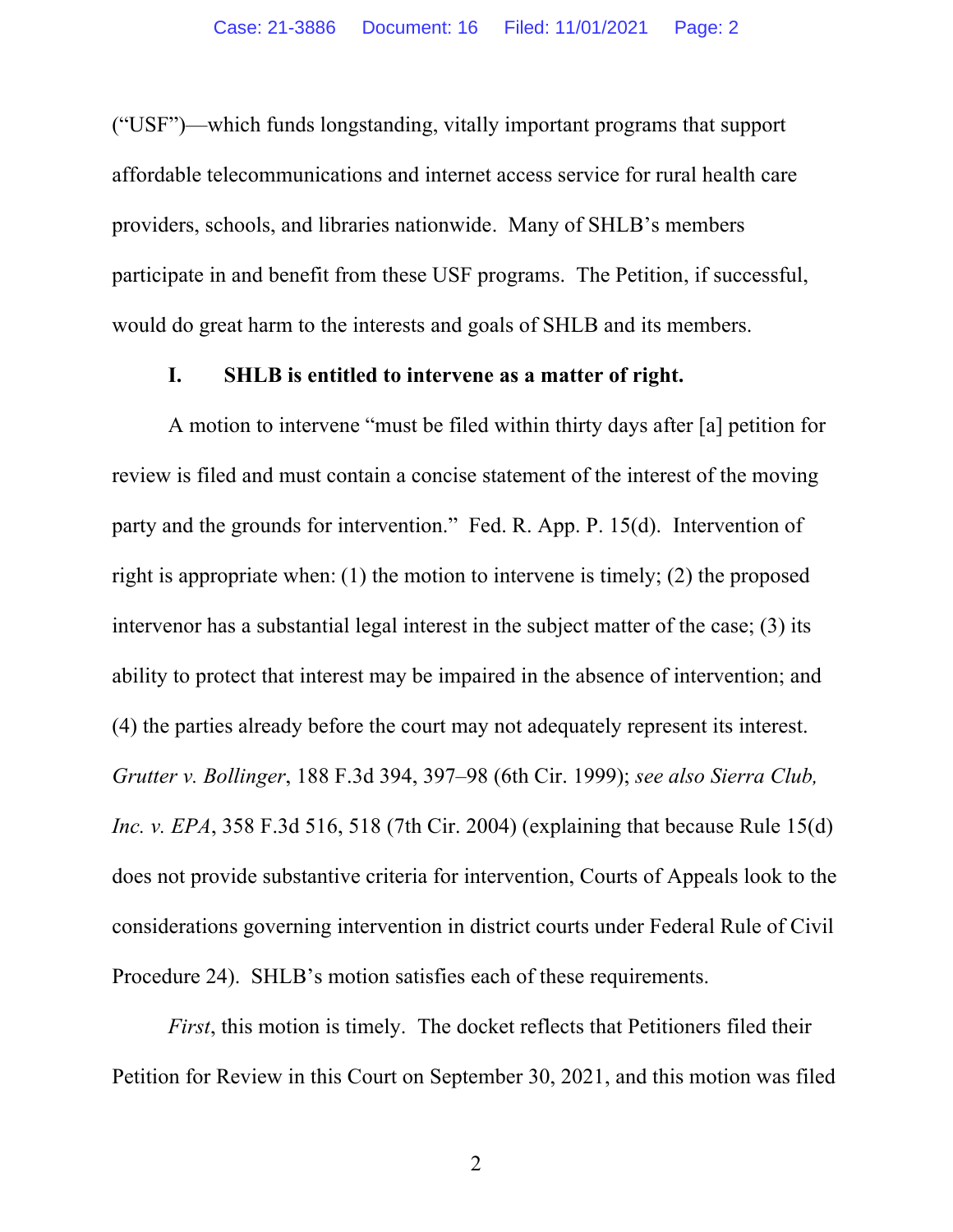within the 30-day time period set out in Federal Rule of Appellate Procedure 15(d). *See* Fed. R. App. P. 26(a)(1)(C) (providing that when the last day of a time period is a weekend day or holiday, the period continues to run until the end of the next working day).

*Second*, SHLB has a substantial legal interest in the subject matter of this case. Petitioners seek review of the Federal Communications Commission's approval of the USF contribution factor for the USF program for the final quarter of 2021. *See Proposed Fourth Quarter 2021 Universal Service Contribution Factor*, Public Notice, CC Docket No. 96-45, DA 21-1134 (rel. September 10, 2021). Petitioners' case has far-reaching implications: they challenge not only the Commission's power to set a contribution factor, but also its authority to collect and distribute universal service funds at all. *See* Pet. for Review at 3-5. In effect, Petitioners' challenge to the USF contribution factor is a challenge to the existence of the USF programs.

As an organization, SHLB is a strong supporter of the USF programs, and it regularly advocates before the Federal Communications Commission on USFrelated matters.<sup>2</sup> Many of its members receive funding support from critical USF programs. In particular, health care providers that are SHLB members receive

<sup>&</sup>lt;sup>2</sup> *See, e.g.*, Comments of the Schools, Health & Libraries Broadband (SHLB) Coalition, *In the Matter of Modernizing the E-rate Program for Schools and Libraries*, WC Docket No. 13-184 (filed Sept. 27, 2021).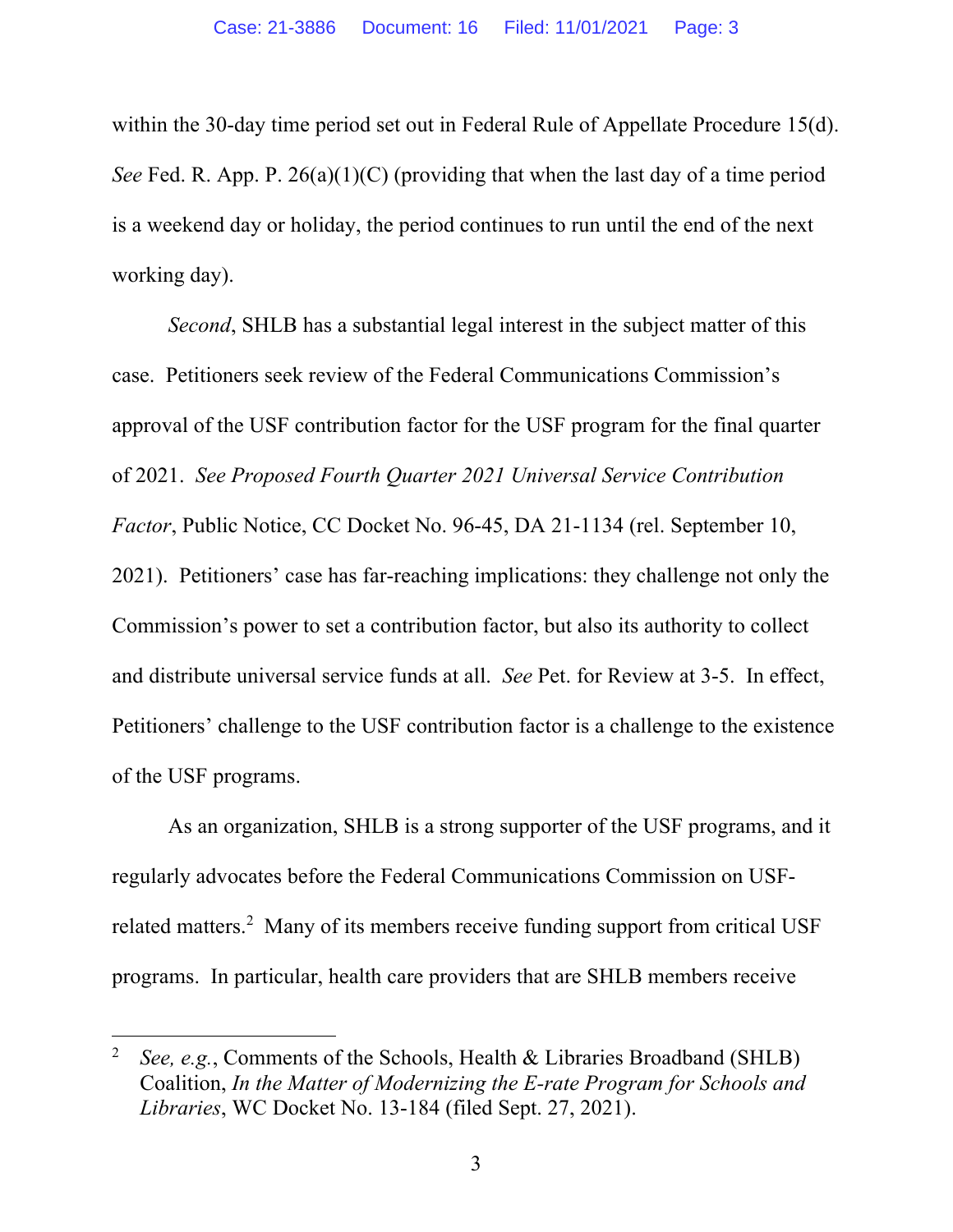support through the Rural Health Care Support Mechanism, a program that allows rural health care providers to pay rates for telecommunications and advanced services similar to those of their urban counterparts, making telehealth services affordable. Its educational members receive support through the Schools and Libraries Support Mechanism, known as the "E-Rate" program, which provides telecommunication services, internet access, and connection equipment to eligible schools and libraries. This case has put the continued existence of these funding sources in jeopardy.

*Third*, SHLB's ability to protect its interests may be impaired absent intervention. This case directly implicates the SHLB Coalition's organizational interest in making affordable internet service available nationwide, and it implicates its members' interest in receiving support from the USF programs. If SHLB cannot intervene here to defend the legality of the USF contribution factor, its ability to protect those interests will be impaired.

*Fourth*, Respondents may not adequately represent SHLB's interests. The proposed intervenor's burden in showing that it may not be adequately represented is "minimal." *Michigan State AFL-CIO v. Miller*, 103 F.3d 1240, 1247 (6th Cir. 1997). It "is not required to show that the representation will *in fact* be inadequate," and "it may be enough to show that the existing party who purports to

4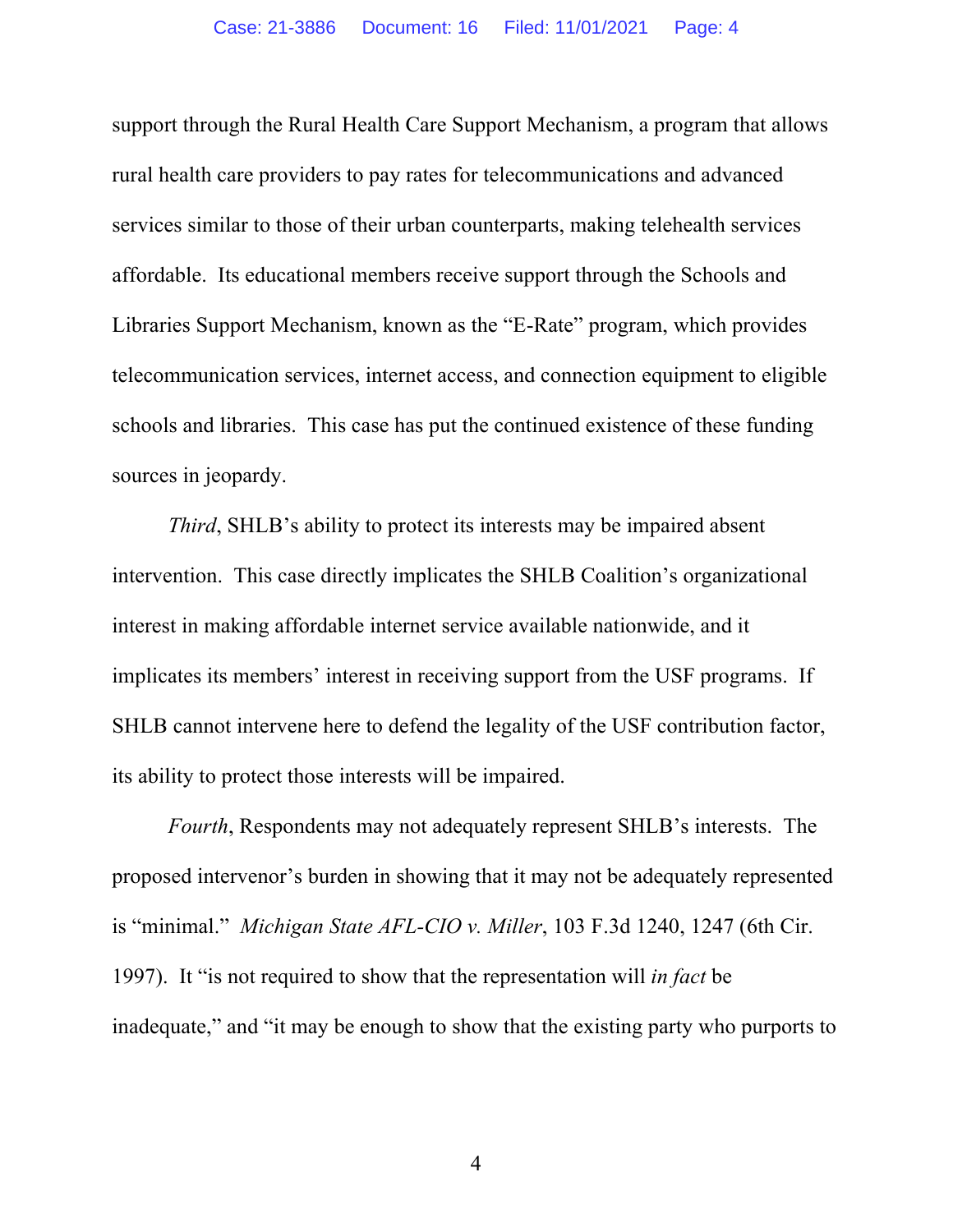seek the same outcome will not make all of the prospective intervenor's arguments." *Id.* (emphasis added).

Although SHLB seeks the same ultimate resolution of this case as Respondents, its interests are different. In general, courts "look skeptically on government entities serving as adequate advocates for private parties." *Crossroads Grassroots Pol'y Strategies v. FEC*, 788 F.3d 312, 321 (D.C. Cir. 2015). The government's interests in representing the public at large are different from the targeted interests of SHLB in pursuing its policy goals on behalf of its members. And when a private party challenges an agency action, intervention by a private party with opposing views simply "places the private adversaries on equal terms." *Sierra Club*, 358 F.3d at 518.

SHLB satisfies the four requirements for intervention of right.

### **II. In the alternative, this Court should grant SHLB permissive intervention.**

In the alternative, SHLB seeks permissive intervention under the requirements set out in Federal Rule of Civil Procedure 24(b). Rule 24(b) allows intervention when the proposed intervenor makes a timely application demonstrating that (1) a federal statute provides a conditional right to intervene, or (2) the intervenor "has a claim or defense that shares with the main action a common question of law or fact." Fed. R. Civ. P. 24(b)(1). SHLB has a right to intervene under 28 U.S.C. § 2348, which permits "[c]ommunities, associations,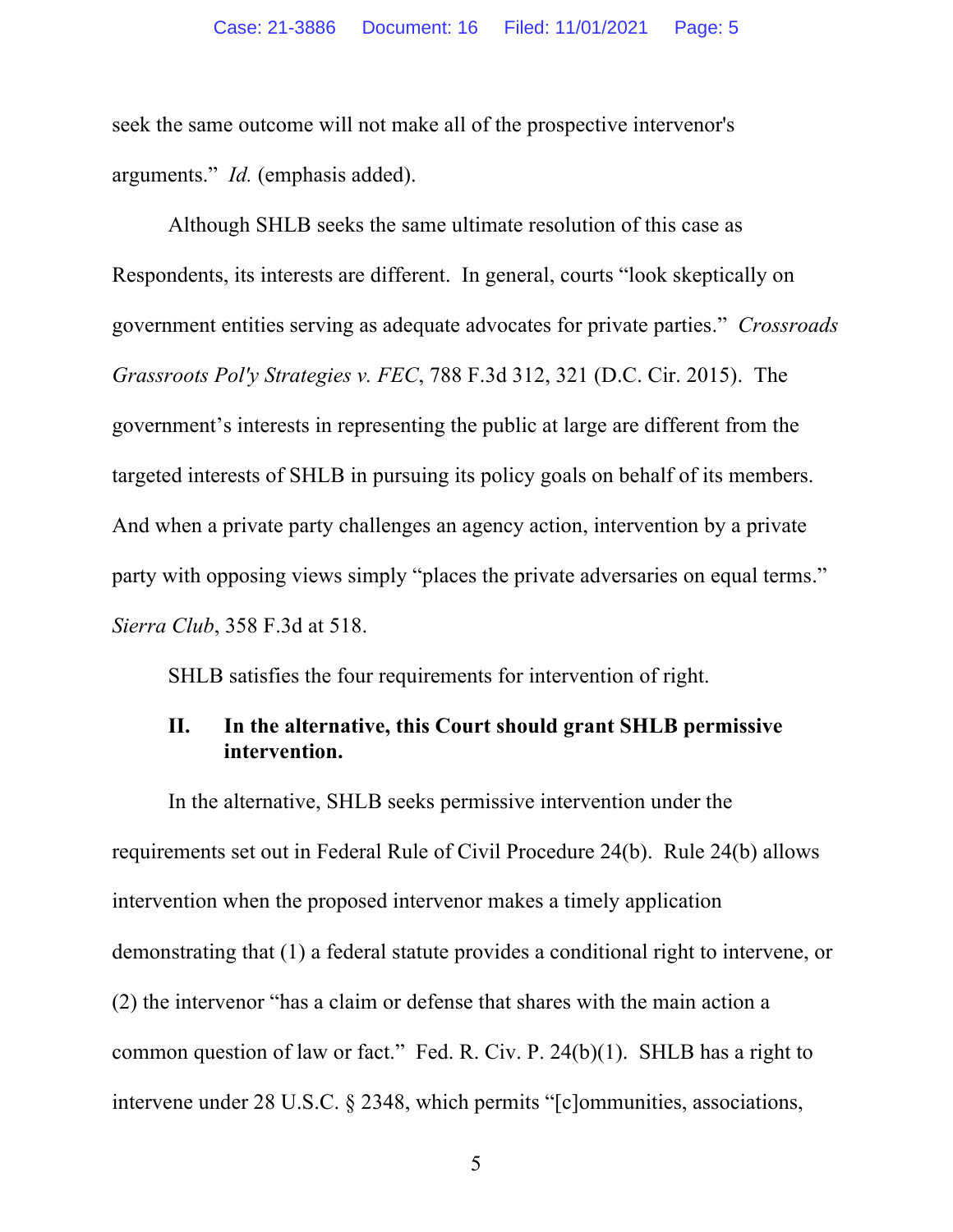corporations, firms, and individuals, whose interests are affected by" an agency order to "intervene in any proceeding to review the order." As set forth above, the interests of SHLB and its members are affected by the order on review. Additionally, SHLB's defense of the USF contribution factor will involve many of the same questions of law or fact implicated by the claims put forward by Petitioners and Respondents' likely defenses.

#### **CONCLUSION**

For the reasons stated above, SHLB respectfully requests that it be granted leave to intervene in support of Respondents.

Dated: November 1, 2021 Respectfully submitted,

/s/ Stephanie Weiner Stephanie Weiner Daniel P. Tingley Harris, Wiltshire & Grannis LLP 1919 M St., NW, 8th Floor Washington, DC 20036 (202) 730-1300 sweiner@hwglaw.com

*Counsel for the SHLB Coalition*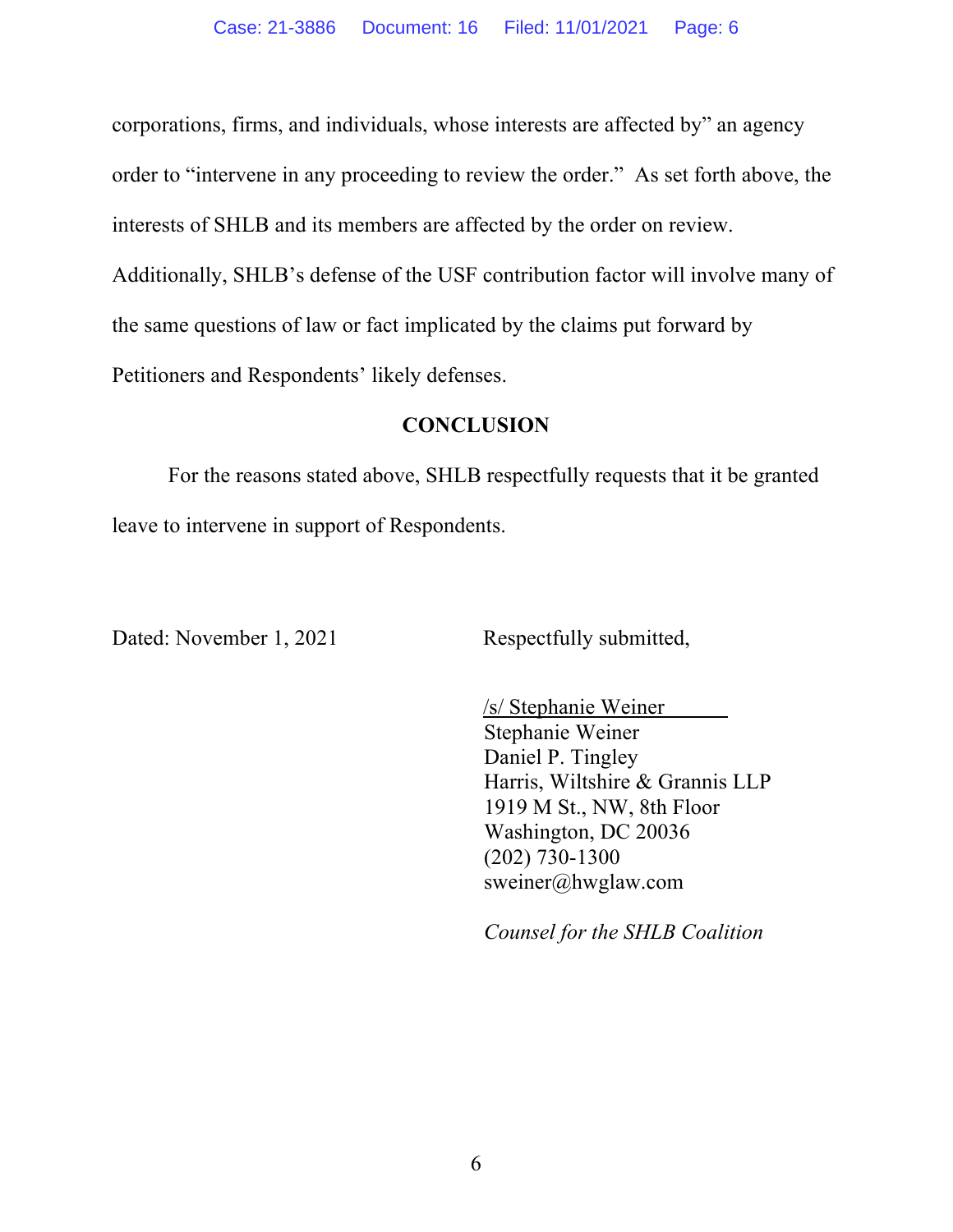## **CERTIFICATE OF COMPLIANCE**

I certify that the foregoing document complies with the requirements of Federal Rules of Appellate Procedure 32(a)(5) and 32(a)(6) because it has been prepared in 14-point Times New Roman font. I further certify that the foregoing document complies with the requirements of Federal Rule of Appellate Procedure 27(d)(2)(A) because it contains 1,136 words according to the wordcount feature of Microsoft Word.

> /s/ Stephanie Weiner Stephanie Weiner